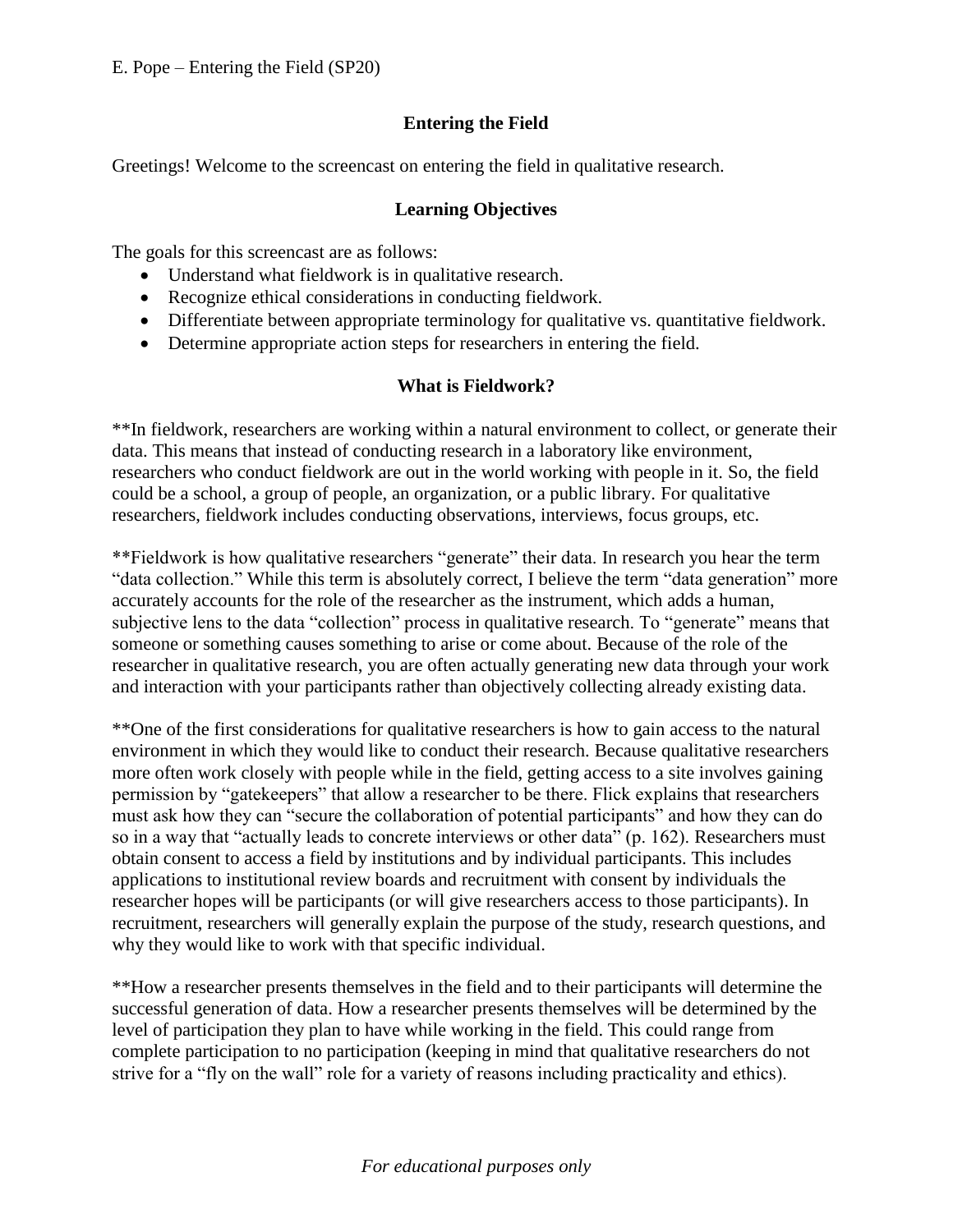\*\*In qualitative research, researchers often use purposive sampling to identify a site with participants with whom they would like to work for their study. Purposive sampling is one of several sampling methods used in qualitative research. Purposive sampling is the intentional or purposeful identification of possible participants based on characteristics or experiences the participants supposedly hold. This sampling method is opposed to methods like random sampling that one sees in quantitative studies. Qualitative researchers need to be sure their participants have the experiences they're interested in researching, otherwise data generated with them will not help answering research questions.

\*\*Qualitative researchers will refer to the individuals who participate in their studies as participants rather than subjects. This change in terminology recognizes their more active role in a research project, their part to play in the generation of data, and that qualitative researchers often see themselves as doing research with these individuals rather than on them.

## **Orientation to the Field**

\*\*Once in the field, researchers must orient themselves to being there. This first requires a researcher to determine the role they will play in their fieldwork. They must decide how involved they will be in the scene while in the field? For observations, this means they must determine their level of participation. For interviews, this means researchers must determine the type of interview they will conduct and what their behavior needs to be to reflect this. They must consider how their participants will see and respond to them while in the field and plan to tailor their behavior accordingly. These are just a few of the considerations researchers must make upon entering the field.

\*\*For observations in particular, many of the first few trips to the field will be a time when researchers will orient themselves to it. They will make more general observations and try to get a comprehensive picture of the setting as a whole. They will pay close attention to things that may seem routine and be overlooked by participants in the setting. It is important for a researcher to maintain the viewpoint of an outsider here, even if they are not actually an outsider, so they can keep an open eye to and reflect upon the every day behaviors of actors within the setting.

\*\*While an outsider view is helpful in the beginning of the study, Flick explains that the goal of a researcher is to obtain the insider's view to the phenomenon under study. This means, that it's a researchers goal to become an insider (if not in reality then in a metaphorical way) throughout the course of a study. He explains that the knowledge a researcher wants is the inside perspective, "to understand the individual's viewpoint or the organizational principles of social groups from a member's perspective" (p. 167).

\*\*At times researchers will experience barriers to entering the field. There are gatekeepers who don't want to give access, activities that will remain hidden regardless of the role of the researcher, or participants who do not feel comfortable being in a specific study. In these cases, the researcher respects the wishes of the players in the field and works with rather than around these barriers. At times concealment of the researcher's purpose and goals of fieldwork can be appropriate, but only in very specific research circumstances.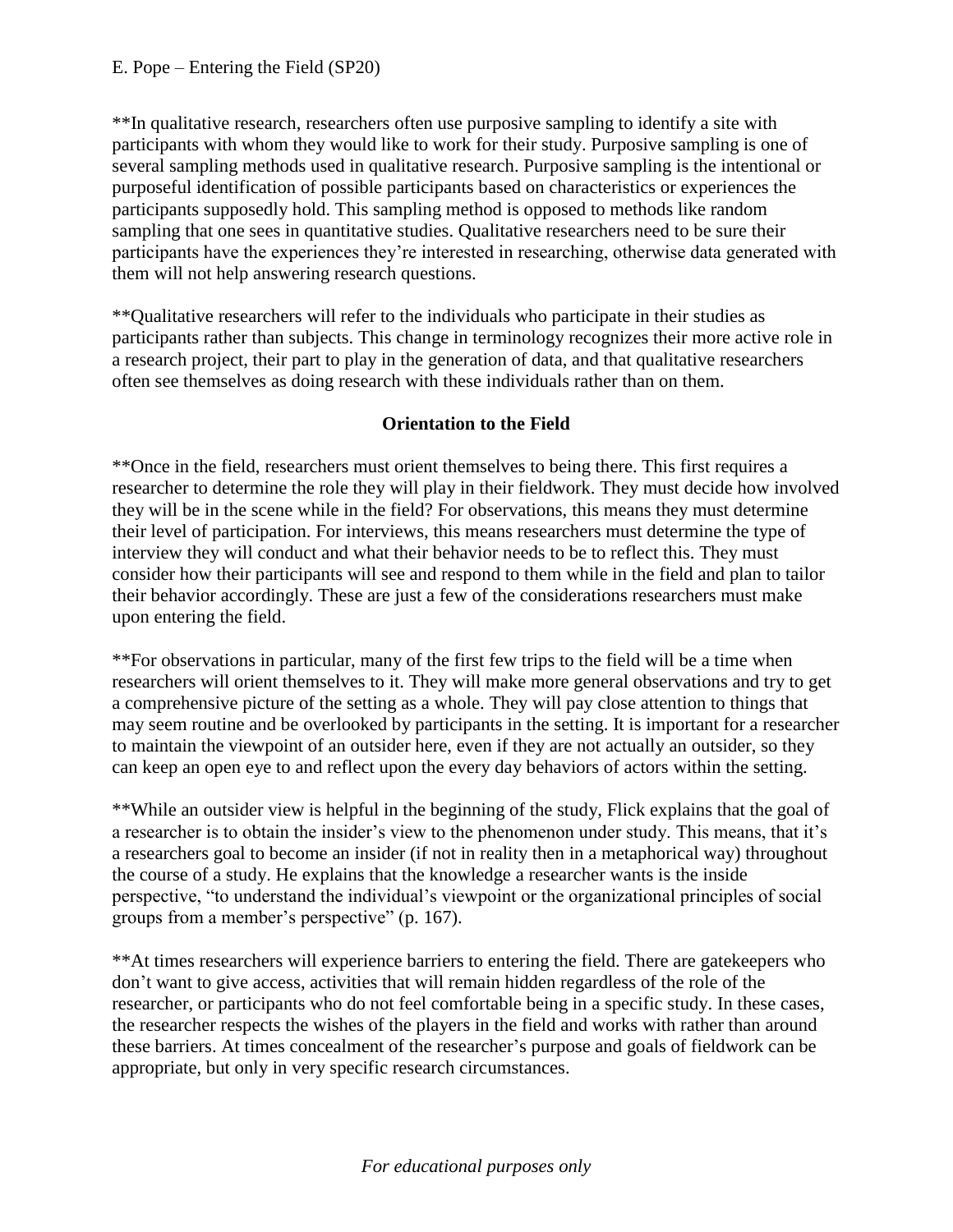### E. Pope – Entering the Field (SP20)

\*\*When experiencing these barriers, when researching sensitive topics, when working with children, adolescents, or marginalized populations, or in other situations, researchers use a variety of strategies to gain access to the field. These include, but aren't limited to:

- \*\*Spending extended time in the field before research begins so that possible participants become comfortable with researchers as people. Building rapport this way enables potential participants to learn about researchers themselves and become comfortable with their presence before deciding whether to participate in the research or not.
- \*\*Gaining permission from authority figures of people with power in the field. These individuals can help vouch for the researchers and encourage potential participants to feel comfortable participating in a study
- \*\*Snowball sampling (also called snowballing) is a process where researchers use current participants to recommend future participants. Many researchers use this strategy to identify potential participants who have had the experiences the researchers are interested in studying. There are pros and cons to this method and researchers must understand these before following this course.

## **Ethics in Fieldwork**

\*\*To ethically conduct fieldwork, the researcher must keep in mind and work to safeguard the rights, interests, and sensitivities of their participants (i.e. those whom you are observing). You must keep your participants' interests in mind and remember you have a responsibility to them as a researcher. "When there is a conflict of interest, these individuals come first" (Spradley, 1980, p. 21).

\*\*You must be clear to communicate the objectives of your research and your interests and expectations as a researcher. Deception is only appropriate in very specific research circumstances.

\*\*You must also work to protect the privacy of your participants and work to keep their identities anonymous or confidential. "These strictures apply to the collection of data by means of cameras, tape recorders, and other data-gathering devices, as well as data collected in face-toface interviews or in participant observation" (p. 23).

\*\*Researchers work to never exploit their participants for personal gain and work to treat each participant in their project fairly.

\*\*Finally, written reports and collected data should be made available to participants should they wish to review them.

### **References**

How to enter (and then leave) the field is one of the first considerations researchers must make. They must decide where they will go, who they will contact to gain access, how they will explain themselves and their study, and how they will follow ethical conduct while there.

Flick, U. (2019). *An introduction to qualitative research* (6th ed.). SAGE.